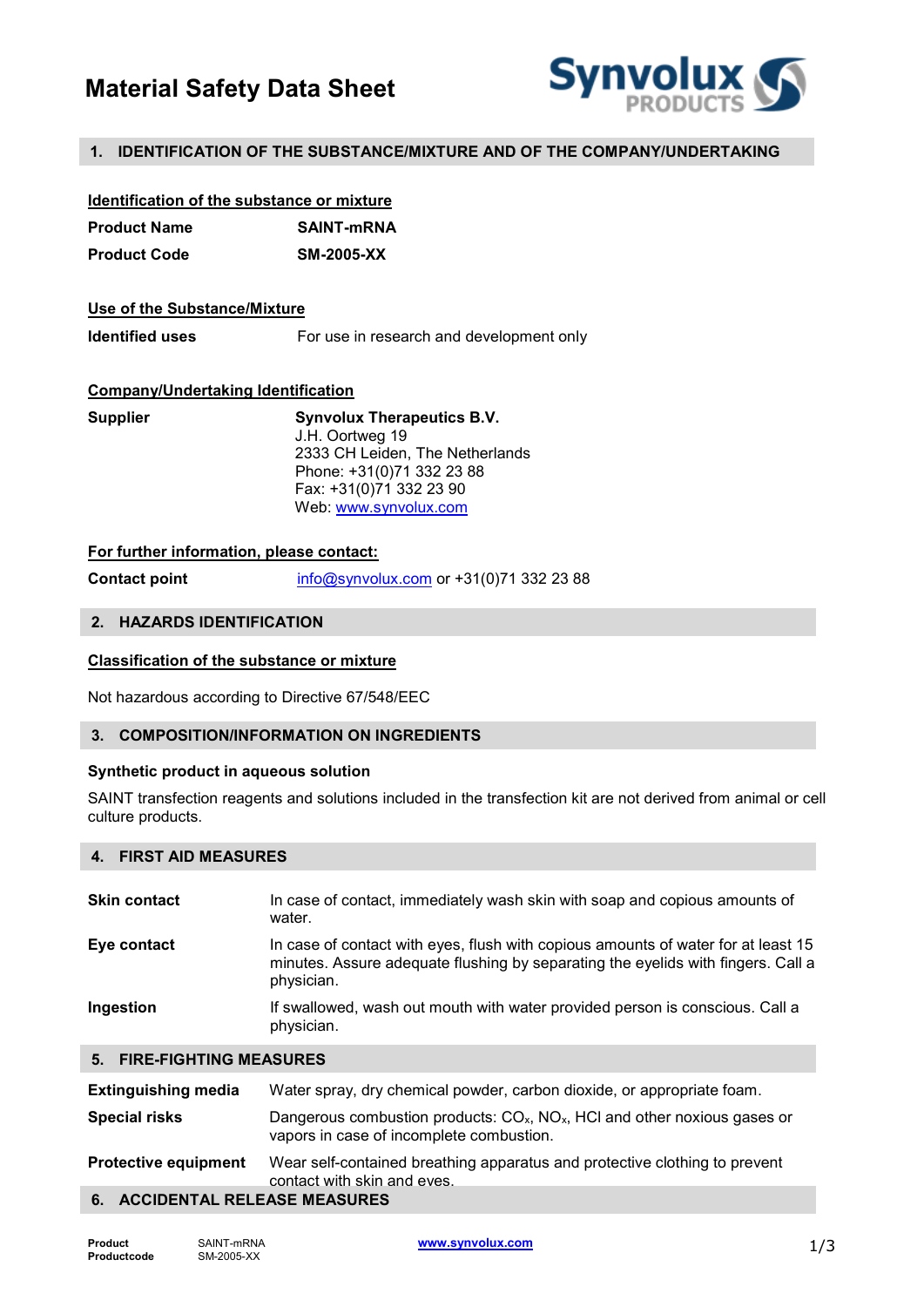# Material Safety Data Sheet



| <b>General information</b> | Exercise appropriate precautions to minimize direct contact with skin or eyes.                              |
|----------------------------|-------------------------------------------------------------------------------------------------------------|
| <b>Spills/Leaks</b>        | Sweep up, place in a bag and hold for waste disposal. Wash spill site after<br>material pickup is complete. |

# 7. HANDLING AND STORAGE

| <b>Handling</b> | Avoid contact with eyes, skin and clothing. Avoid prolonged or repeated exposure. |
|-----------------|-----------------------------------------------------------------------------------|
| <b>Storage</b>  | Keep container tightly closed.                                                    |

# 8. EXPOSURE CONTROLS/PERSONAL PROTECTION

Engineering measures Safety shower and eye bath. Mechanical ventilation required. Hygiene measures Wash thoroughly after handling.

# Personal Protective Equipment:

| <b>Respirators</b>     | Use respirators and components tested and approved under appropriate<br>government standards such as NIOSH (US) or CEN (EU). Respiratory protection<br>is not required. If irritation or other symptoms are experienced use an approved<br>respirator. |
|------------------------|--------------------------------------------------------------------------------------------------------------------------------------------------------------------------------------------------------------------------------------------------------|
| <b>Skin protection</b> | Wear appropriate protective clothing and protective gloves to prevent skin<br>exposure.                                                                                                                                                                |
| Eye protection         | Wear chemical safety goggles.                                                                                                                                                                                                                          |

# 9. PHYSICAL AND CHEMICAL PROPERTIES

| <b>Physical State</b>       | Liquid                                 |
|-----------------------------|----------------------------------------|
| Appearance                  | Clear colorless                        |
| Odor                        | Odorless                               |
| рH                          | Not available                          |
| <b>Boiling Point</b>        | Not available                          |
| <b>Melting Point</b>        | Not available                          |
| <b>Flash Point</b>          | Not applicable, as chemical is a solid |
| <b>Flammability</b>         | Not classified as flammable            |
| <b>Auto ignition Temp</b>   | Does not auto ignite                   |
| <b>Oxidizing Properties</b> | Not classified as oxidizing            |
| <b>Explosive Properties</b> | Not classified as explosive            |

# 10. STABILITY AND REACTIVITY

| <b>Chemical Stability</b>               | Stable                                                          |
|-----------------------------------------|-----------------------------------------------------------------|
| <b>Conditions to Avoid</b>              | Moisture                                                        |
| <b>Materials to Avoid</b>               | Strong oxidizing agents                                         |
| <b>Hazardous Decomposition Products</b> | $COx$ , NO <sub>x</sub> , HCl and other noxious gases or vapors |
| <b>Hazardous Polymerization</b>         | Will not occur                                                  |

# 11. TOXICOLOGICAL INFORMATION

# Signs and symptoms of exposure

To the best of our knowledge, the chemical, physical, and toxicological properties have not been thoroughly investigated.

# Route of exposure

**Skin Contact** May cause skin irritation